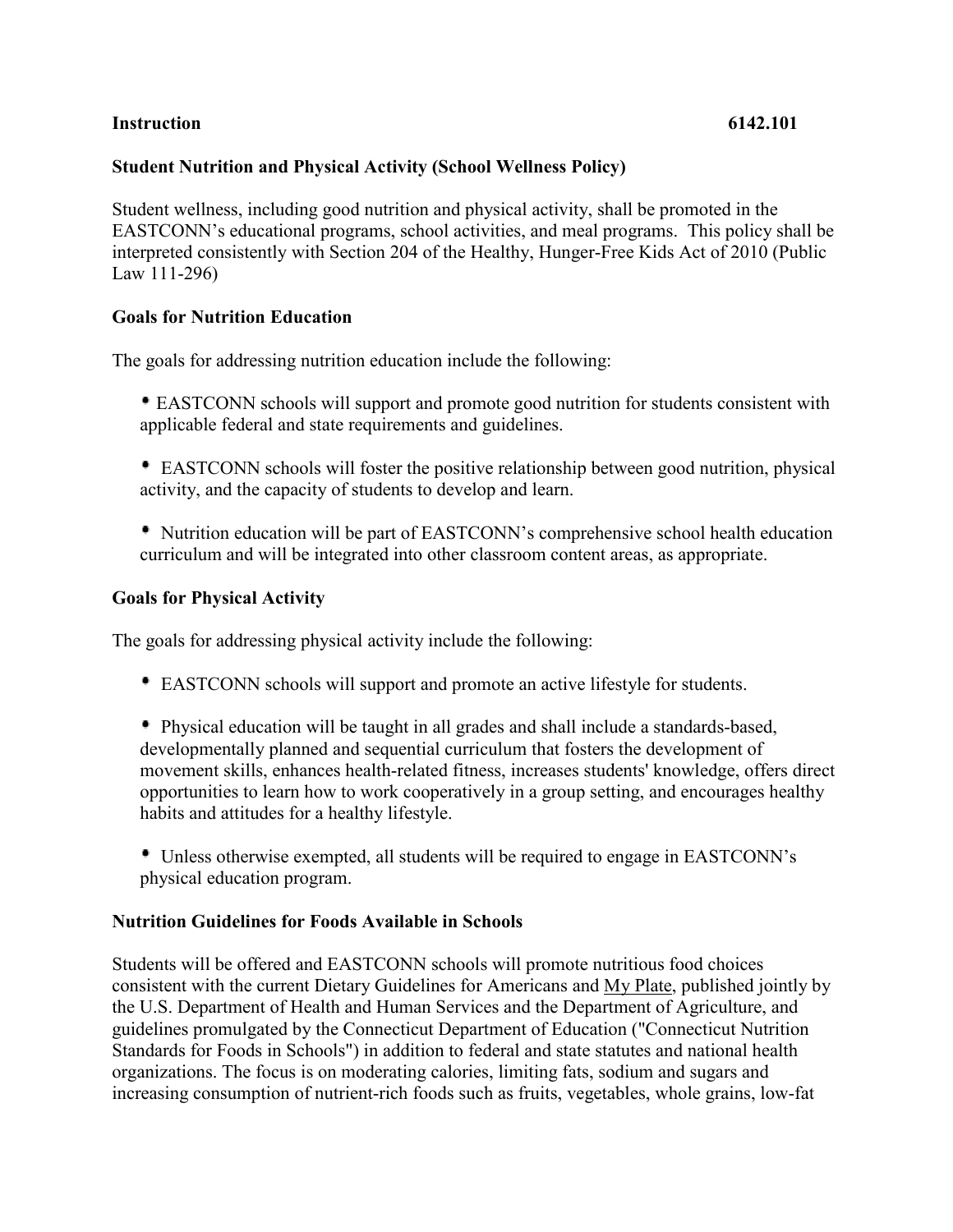dairy, lean meats and legumes. In addition, in order to promote student health and reduce childhood obesity, the Executive Director of EASTCONN or designee shall establish such administrative procedures to control food and beverage sales that compete with EASTCONN's nonprofit food service in compliance with the Child Nutrition Act. EASTCONN shall prohibit the sale of foods of minimal nutritional value as defined by the U.S. Department of Agriculture and will ensure that all foods sold to students separately from school meals meet the Connecticut Nutrition Standards. All beverages sold or served to students on school premises will be healthy choices that meet the requirements of state statute and USDA beverage requirements. (EASTCONN schools must follow whichever requirements are stricter).

Note: Agencys that participate in Connecticut's healthy food certification must follow the Connecticut Nutrition Standards for all foods sold in schools instead of USDA's Standards for Competitive Foods. The "Connecticut Nutrition Standards" meet or exceed the USDA's competitive food standards.

All sources of food sales to students at school must comply with the "Connecticut Nutrition Standards for Food in Schools" including, but not limited to, cafeteria a la carte sales, vending machines, school stores and fundraisers. EASTCONN shall ensure that all beverages sold to students comply with the requirements of state statute and USDA beverage requirements. The stricter requirements where different between the state and federal regulations must be followed. EASTCONN shall ensure compliance with allowable time frames for the sale of competitive foods as specified by state law.

# **Reimbursable School Meals**

Reimbursable school meals served shall meet, at a minimum, the nutrition requirements and regulations for the National School Lunch Program and/or School Breakfast Program.

# **Monitoring**

The Executive Director of EASTCONN or designee shall provide periodic implementation data and/or reports to the EASTCONN Board of Directors concerning this policy's implementation sufficient to allow the Board to monitor and adjust the policy.

# **Community Input**

The Executive Director of EASTCONN or designee will invite suggestions and comments concerning the development, implementation, periodic review and improvement of the school wellness policy from community members, including parents, students, and representatives of the school food authority, teachers of physical education, school health professionals, members of the EASTCONN Board of Directors , school administrators, and the public.

## **Evaluation of Wellness Policy**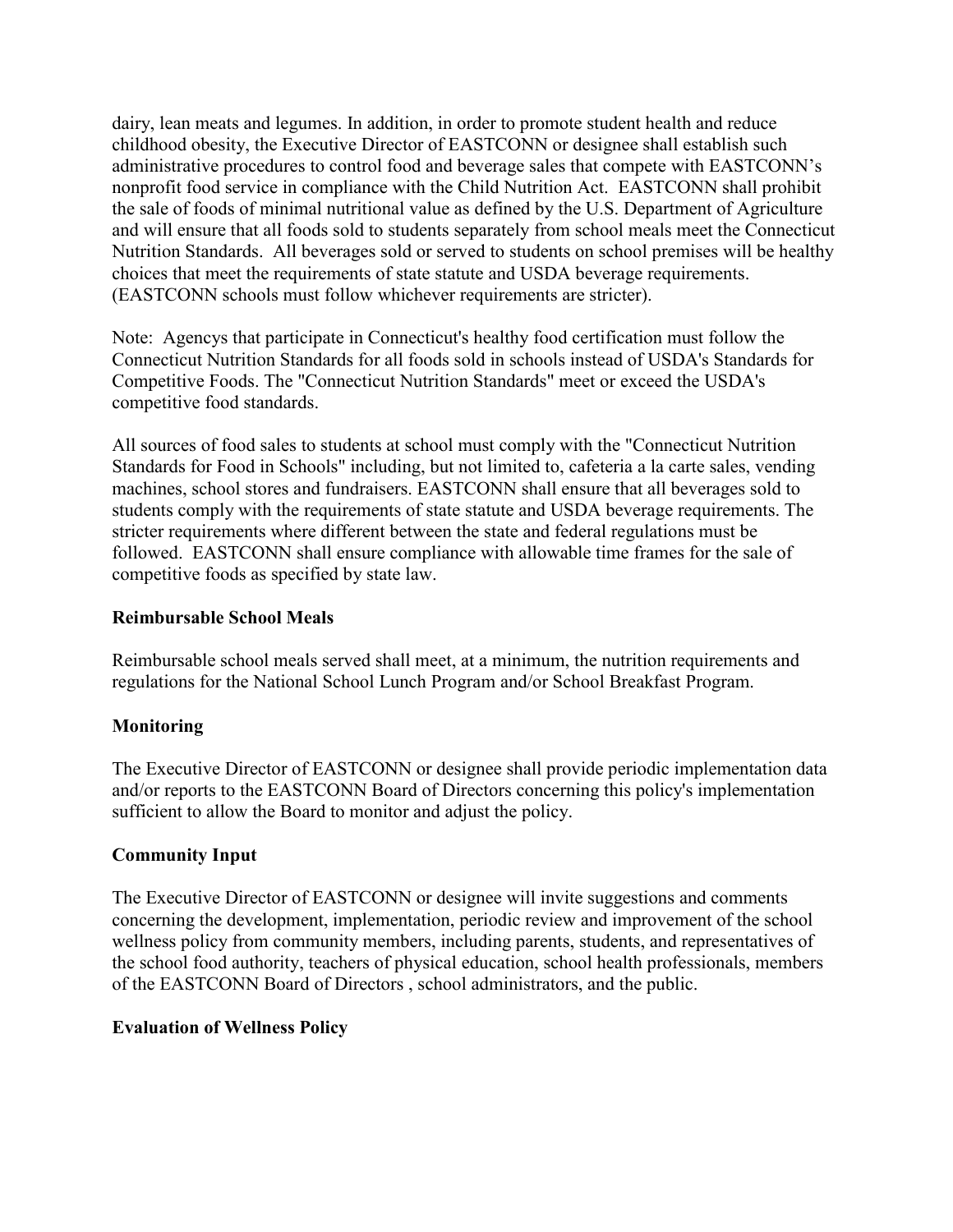In an effort to measure the implementation of this policy, the EASTCONN Board of Directors designates the Executive Director of EASTCONN, as the person who will be responsible for ensuring that each school meets the goals outlined in this policy.

EASTCONN will make available to the public an assessment of the implementation, including the extent to which the schools are in compliance with policy and a description of the progress being made in attaining the goals of this policy.

(cf. [3542](http://z2policy.cabe.org/cabe/DocViewer.jsp?docid=140&z2collection=core#JD_3542) - Food Service)

(cf. [3542.33](http://z2policy.cabe.org/cabe/DocViewer.jsp?docid=144&z2collection=core#JD_3542.33) - Food Sales Other Than National School Lunch Program)

(cf. [3542.34](http://z2policy.cabe.org/cabe/DocViewer.jsp?docid=145&z2collection=core#JD_3542.34) - Nutrition Program)

(cf. 3452.45 - Vending Machines)

(cf. 6142.6 - Physical Education)

(cf. 6142.61 - Physical Activity)

(cf. 6142.62 - Recess/Unstructured Time)

(cf. [6142.10](http://z2policy.cabe.org/cabe/DocViewer.jsp?docid=390&z2collection=core#JD_6142.10) - Health Education)

Legal Reference: Connecticut General Statutes

[10-](http://www.cga.ct.gov/2011/pub/Title10.htm)16b Prescribed courses of study.

[10-](http://www.cga.ct.gov/2011/pub/Title10.htm)215 Lunches, breakfasts and the feeding programs for public school children and employees.

[10-](http://www.cga.ct.gov/2011/pub/Title10.htm)221 Boards of education to prescribe rules, policies and procedures.

[10-](http://www.cga.ct.gov/2011/pub/Title10.htm)215a Non public school participation in feeding program.

[10-](http://www.cga.ct.gov/2011/pub/Title10.htm)215b Duties of state Board of Directors re: feeding programs.

[10-](http://www.cga.ct.gov/2011/pub/Title10.htm)216 Payment of expenses.

[10-](http://www.cga.ct.gov/2011/pub/Title10.htm)215e Nutrition standards for food that is not part of lunch or breakfast program

[10-](http://www.cga.ct.gov/2011/pub/Title10.htm)215f Certification that food meets nutrition standards.

[10-](http://www.cga.ct.gov/2011/pub/Title10.htm)221o Lunch periods. Recess.